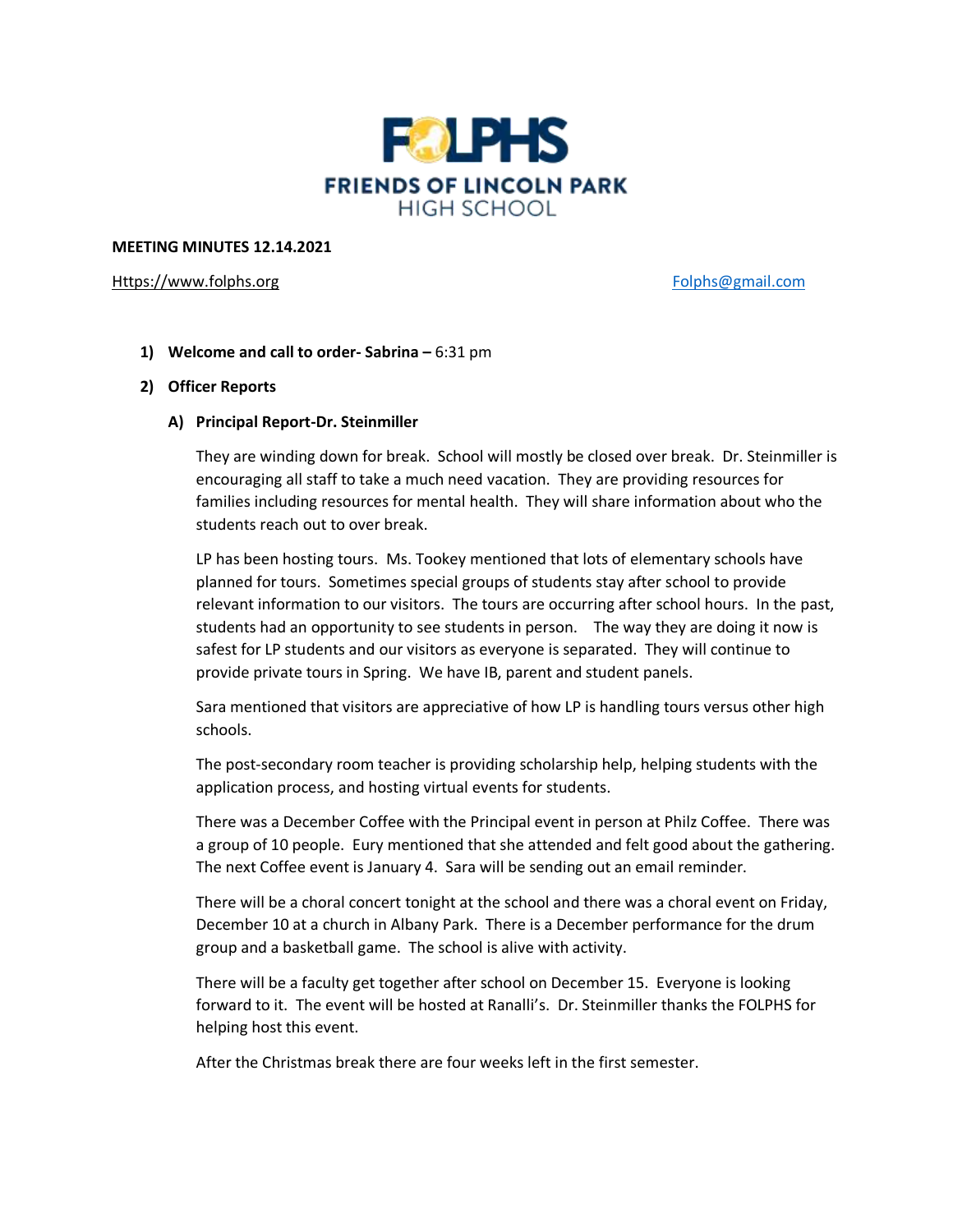Anything that we want to have announced in the weekly newsletters should go to Mrs. Walker or Ms. Sepulveda by the Thursday before the newsletter goes out.

# **B) President's Report-Sabrina Spitznagle**

This is our first in-person meeting since March 2020. It's exciting to be in person.

We will have several vacancies to fill now and in the future. Currently we are looking for a treasurer. There are two possible candidates. We will have an opening for our graphic designer. Rebecca stated that she might be able to help FOLPHS.

- **C) Vice President's Report – Kristen Feurer** No report. Not in attendance.
- **D) Treasurer's Report- Christina Sciarrotta-** No report. Not in attendance.

The report will be emailed to the Board after the holidays.

# **E) Secretary- Misha Mann**.

**Misha asked for an approval of the meeting minutes from November.** There is not quorum so we will have to table approval.

We need to put meeting minutes on the website along with DEI attachments. Rebecca stated that she could assist with this.

# **3) Committee/Director Reports:**

# **A) Pledge Drive/Brick Campaign Committee Report- Eury Chrones**

Eury is reviewing the list of brick sales to ensure that every brick sold was installed and to ensure that there are not any additional mistakes on the text for the bricks. So far, they know that Kristen's brick is missing, and Christy's brick had an error. The review will also include a physical audit.

### **B) Teacher Appreciation Committee Report- Kristen Feurer and Sabrina Spitznagle**

FOLPHS is supporting the teacher's event on December 15.

### **C) Spirit Wear Committee Report- Luisa Shortall** Not in attendance.

FOLPHS made \$813 for the spirit wear sales on November 19. They will be selling spirit wear on December 16 and 17. There is a new product: a winter hat for \$22. There will be a second winter hat with stripes in January once we are able to get stock. It will also sell for \$22.

# **D) Social Media- Debra Sitar.** Not in attendance.

No updates currently. She is actively posting on social media.

# **E) Marketing & Communications Report- Sara Shacter**

They are busy sending out email communications about everything that FOLPHS is doing. The coffee email will go out on 12/16 and the Wish List email will go out sometime between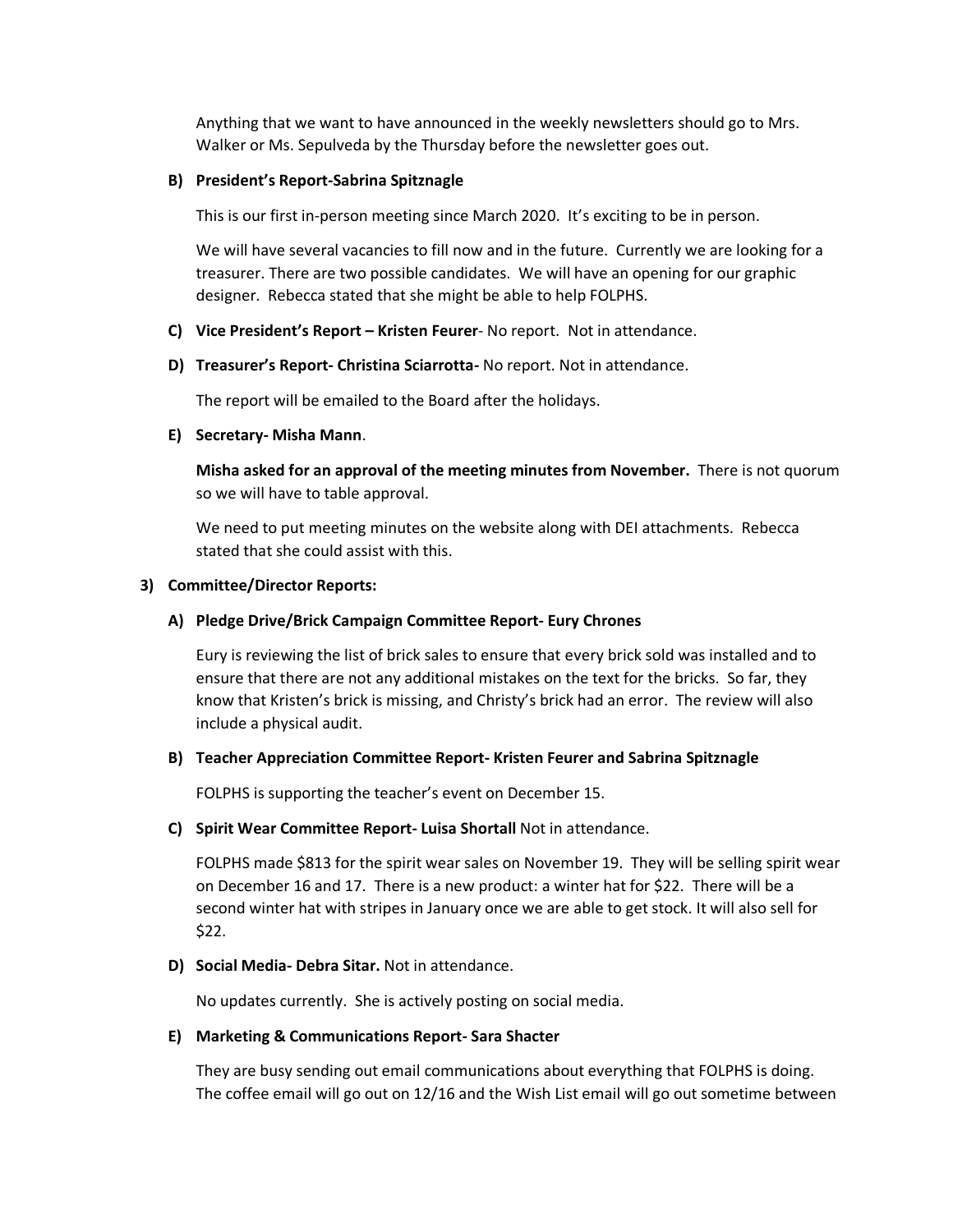12/15-12/17. She will need to have her role filled at the end of the 2021-2022 school year. Sara mentioned that learning Constant Contact is a great asset to her role. They also need a bit of lead time to get all communications translated into Spanish.

They will put out an email about the marquee messages at least one time per month.

#### **F) Open House Committee Report -Michelle Berman and Beth O'Connor**

CPS Go closes on December 15 at 5 pm. Everyone has loved the private, individualized tours. So far 7,600 students have applied to LPHS. Beth mentioned that future students and families liked the tour option as a follow up to the virtual open house. Michele and Beth are going to work on the Open House committee again next year.

# **G) Fall Social/Spring Gala Committee Report- Suzanne Rovner and Kristen Feurer** Not in attendance.

The spring parent event will be on Friday, March 4. Ms. Drake is helping with the Lions. They look great and everyone is excited to see how they look painted. Kristen and Suzanne are working on the auction items.

There will be 9 Lions. The Lions are 24" tall. They are discussing if there is a safe way to displace a few Lions around the school to help increase excitement about the Lion sales and the party. There will be 5 Lions as part of the live auction items and 4 in the silent auction so those who are not attending can bid ahead of time. The committee is also working on some additional silent auction items as well. If the Lions are a success, they will have different clubs paint Lions next year.

#### **H) Wish List Committee- Sabrina Spitznagle**

The Wish List made \$35,640. We had several list items that were fully funded. It has been decided to keep the Wish List open all year to accommodate ongoing donations, but we will not be advertising beyond the month of December for the 2021-2022 school year. Sabrina noted that donations were good especially when there were incentives like a marquee display. There will be an end of the year email about the Wish List that mentions donating and how it can be used as a tax deduction. One Smart Board is fully funded. We also had a donation of another HP copier from a parent named Collette Suess Lynn. We had only 100 people donate so there is room for improvement on participation in future years.

There was some money donated for the Bathroom renovations. Sabrina is hopeful that some improvements can be made. There has been some general graffiti (not gang) in the bathrooms that we are hoping to remove. The kids like to write messages on the bathroom walls. They are hoping for some new sconces on the walls. Dr. Steinmiller is talking to Ricky, our school Engineer, about possible needs, and improvements. There was a lot of discussion about creating a place for students to be allowed to graffiti. They want to create an outlet for creativity. Eury mentioned that she works for Sherwin Williams, so she gets a 40% discount on paint.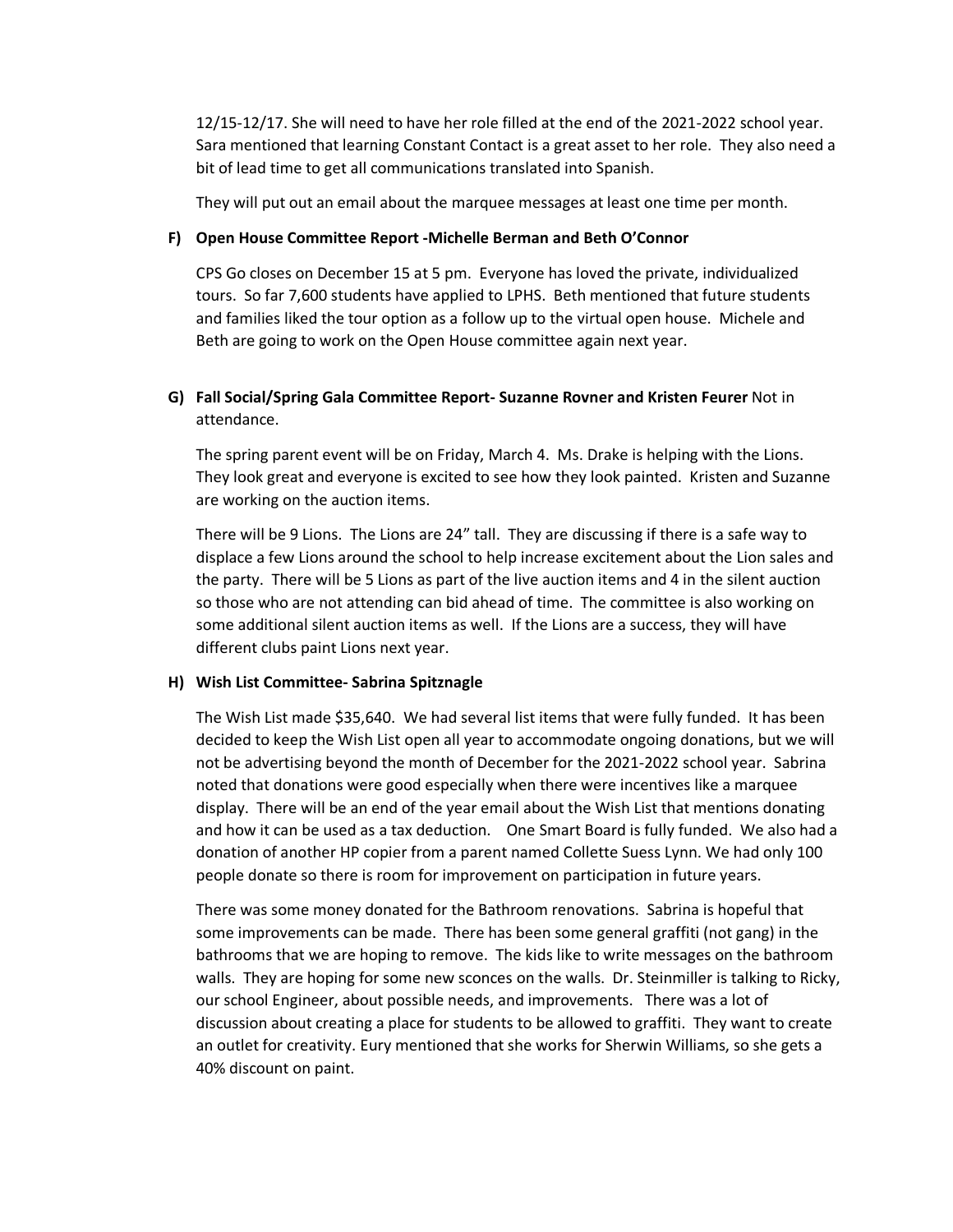Sabrina also mentioned that the past pledge drive was in 2019 made \$45,000. Someone remarked that they thought it had made up to \$60,000 one previous year.

# **I) Diversity, Equity, and Inclusion Committee- Venecia Sanchez and Julie Molina** Not present

### The committee has an email address: [FOLPHSDEI@gmail.com](mailto:FOLPHSDEI@gmail.com)

They have created a write up for all the different holidays celebrated in December that will be shared on the FOLPHS pages. It will be sent to Rebecca. On December 9, they met to talk about the cookbook. They are working on getting quotes and how the process of submitting recipes will work. They will need at least 75 recipes to complete the book. They are also trying to figure out how many books to sell and what the deadlines will be.

# **J) Community Fundraising- Jodi Torzewski** Not present

Lou Malnati's will be our location for community fundraising in January. The event will be held on January 18. The Lincoln Park, Lincoln Square and West Loop locations are participating. The business Oasis Facial Bar in Lincoln Park is offering a deal in December every Saturday where a donation will be made to FOLPHS. The suggestion has been made to see they would be interested in donating to the Wish List or a gift certificate could be offered as an incentive prize or something at for the Parent party in March.

# **I) International Baccalaureate Liaison- Venecia Sanchez** Not present

All students are registered have been registered for their exams. There are 260 grade 11 and 12 students registered for one or more oral and written IB examinations and assessments in 8 different Higher Level and 20 different Standard Level subjects. The written examinations will take place between Thursday April 28th and Friday May 20th.

Ms. Tookey mentioned that they are discussing when acceptance letters come out. It is a good time to recruit for FOLPHS. She also mentioned that at or before graduation would be a good time and that maybe at a meeting in August.

# **K) LSC Liaison- Rebecca Eden and Sabrina Spitznagle**

No report from Rebecca or Sabrina. Dr. Steinmiller mentioned that they were talking about the state of the school. Also discussed are the current SAT stats: the highest of all neighborhood schools. They have also been discussing security and general improvements to the school including the social-emotional needs of staff. On the security side, they are meeting with local state representatives to discuss improvements on security. They are also putting alarms on every exterior door. Groups like BAM (Boys Advocacy and Mentoring) and WOW (Working on Womanhood) which help young men and young ladies make positive journeys into manhood and womanhood respectively. They are also working on getting more social-emotional support for the staff and teachers by providing social workers. They are looking for a 2-year commitment. They have seen how getting more mental health support has helped students with the transition back to school.

### **4) Old Business:**

No old business.